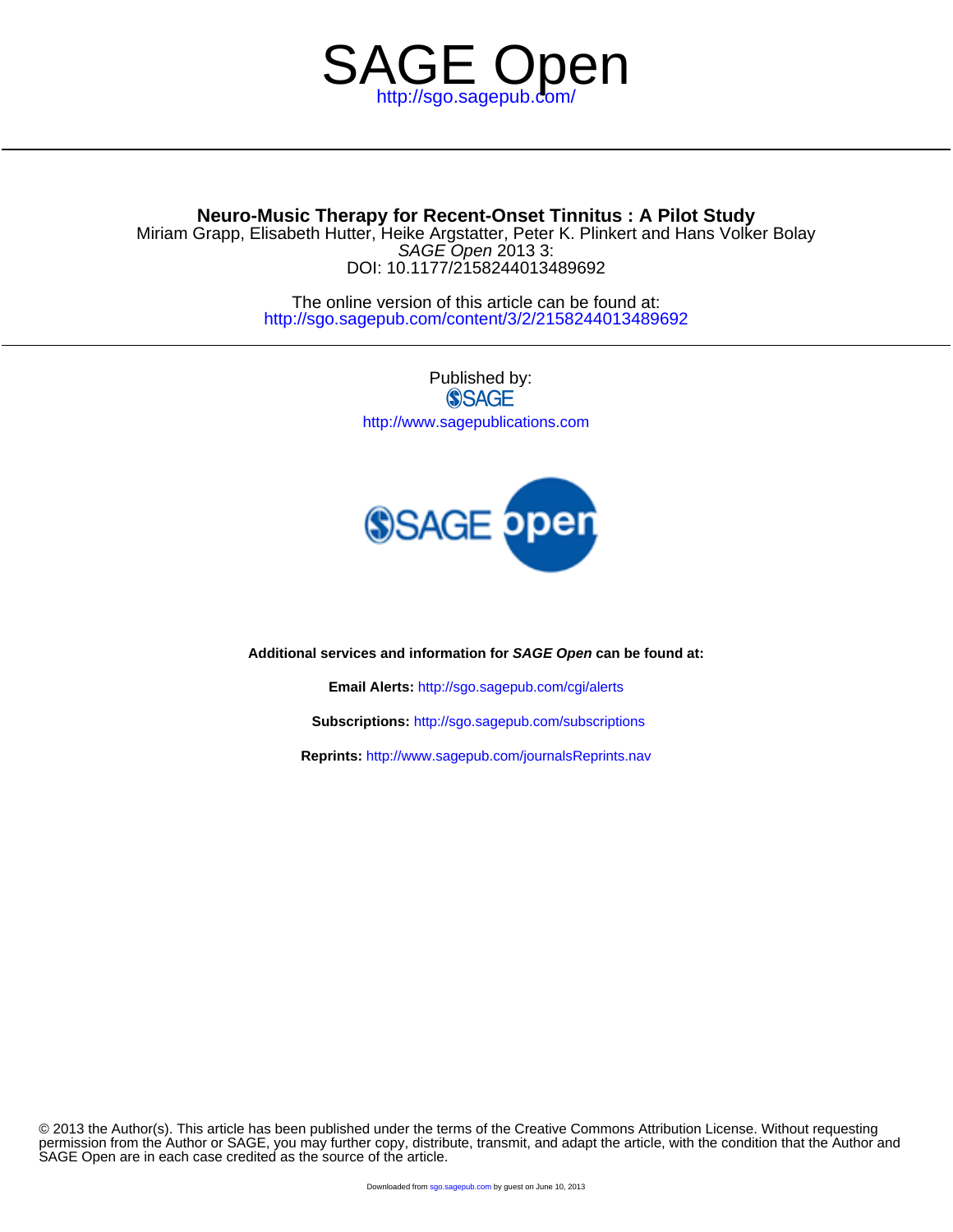# **Neuro-Music Therapy for Recent-Onset Tinnitus: A Pilot Study**

SAGE Open April-June 2013: 1–9 © The Author(s) 2013 DOI: 10.1177/2158244013489692 sgo.sagepub.com



Miriam Grapp<sup>1</sup>, Elisabeth Hutter<sup>1</sup>, Heike Argstatter<sup>1</sup>, Peter K. Plinkert<sup>2</sup> and Hans Volker Bolay<sup>1</sup>

#### **Abstract**

The aim of this pilot study was the evaluation of the neuro-music therapy approach as a new treatment option for patients with recent-onset tinnitus whose tinnitus symptoms were enduring after initial pharmacological treatment. In all, 15 patients with recent-onset tinnitus took part in our manualized short-term music-therapeutic treatment. Tinnitus severity and individual tinnitus distress were assessed by the German version of the tinnitus questionnaire (TQ) and the Attention and Performance Self-Assessment Scale (APSA) at three different measurement times: baseline  $(T_0)$ , start of treatment  $(T_1)$ , and end of treatment  $(T_2)$ . Score changes in TQ and APSA from start to end of treatment indicated significant improvements in tinnitus-related distress. According to the Jacobson and Truax reliable change index (RC), 73.3% of the patients showed a reliable reduction in individual TQ-score. The neuro-music therapy for recent-onset tinnitus according to the "Heidelberg Model" introduced in this pilot study seems to provide an effective treatment option for patients with recent-onset tinnitus.

#### **Keywords**

tinnitus, recent-onset, tinnitus distress, neuronal tinnitus network, pilot study

## **Introduction**

Tinnitus, the phenomenon of ringing or buzzing in the ears without an external sound source has evolved into one of the most common symptoms in ENT medicine. Its prevalence rate is estimated to be about 10% to 15% of the general population (Hall et al., 2011). In Germany, about three million people suffer from tinnitus, and this number is rising by 235,000 annually (Hesse & Laubert, 2010).

Tinnitus is classified according to the duration of the symptoms. The term *chronic tinnitus* refers to tinnitus symptoms lasting longer than 3 month. The diagnosis of acute tinnitus comprises those perceptions that are persisting for a maximum of 3 months.

The sudden appearance of tinnitus can be triggered by different factors. The most common causes are sudden sensorineural hearing loss as well as noise-induced hearing loss, resulting from exposure to high-intensity sounds (acute acoustic trauma). Furthermore, acute tinnitus frequently occurs as a result of stressful and emotionally charged life situations or as a side effect of medication.

The persisting tinnitus symptoms are often leading to substantial distress and, as a consequence, many tinnitus patients display other psychiatric comorbidities or psychological stress symptoms (Gabr, Abd El-Hay, & Badawy, 2011). For patients with acute tinnitus, D'Amelio et al. (2004) showed that depression and strong emotional reactions experienced immediately after initial manifestation of tinnitus might be

of prognostic value concerning the level of emotional distress and decompensation in chronic stage of tinnitus.

To date, there are several treatment options for patients with recent-onset tinnitus. Pharmacological approaches have been established equating tinnitus with sudden sensorineural hearing loss (Hesse & Laubert, 2010) or with any cochlear damage (Shim, Song, Choi, Lee, & Yoon, 2011). However, none of these treatment modalities has yet shown repeated efficacy in controlled trials (Elgoyhen & Langguth, 2011). Furthermore, different types of psychotherapeutic intervention supporting and accompanying medical treatment have been evaluated (Gerhards & Brehmer, 2010; Schildt, Tönnies, & Böttcher, 2006). These adjuvant psychotherapeutic interventions consist of one or more of the following elements: psycho-educative counseling, relaxation training, and general as well as tinnitus-related stress management. In particular with regard to coping with tinnitus, their effectiveness has been demonstrated in the above-mentioned studies. However, these psychotherapeutic interventions are mainly

<sup>1</sup>German Center for Music Therapy Research, Heidelberg, Germany  $^{2}$ University Hospital for Ear, Nose, and Throat, University of Heidelberg, Germany

#### **Corresponding Author:**

Miriam Grapp, German Center for Music Therapy Research (Deutsches Zentrum für Musiktherapieforschung [Viktor Dulger Institut] DZM e.V.), Maaßstraße 32/1, 69123 Heidelberg, Germany. Email: miriam.grapp@dzm-heidelberg.de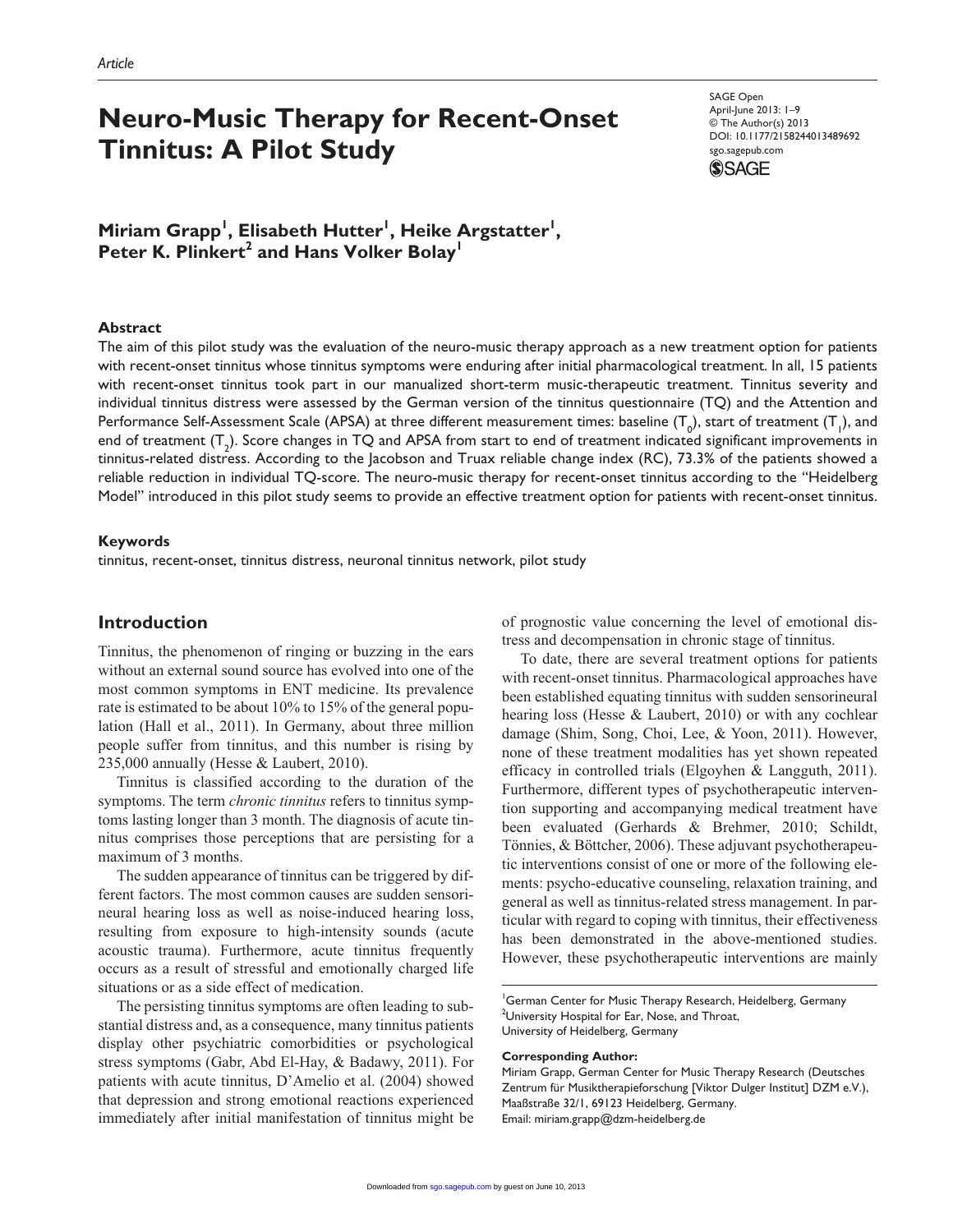concerned with symptom management and are not intended to cure the symptom.

Although the exact causes for tinnitus generation are not completely understood yet, structural and functional alterations of neuronal networks seem to play a crucial role. So far, the research on neural changes associated with tinnitus perception has focused almost exclusively on patients with chronic tinnitus. Electrophysiological and neuro-imaging studies in patients with chronic tinnitus give increasing evidence of alterations both within the central auditory system (Husain et al., 2011; Lanting, de Kleine, Bartels, & van Dijk, 2008; Robert et al., 2010) and in nonauditory brain areas (Landgrebe et al., 2009; Lanting, de Kleine, & van Dijk, 2009).

Concerning the auditory pathway (e.g., dorsal and ventral cochlea nucleus, inferior colliculus) and the central auditory system, three neural mechanisms underlying tinnitus generation have been identified (Adjamian, Sereda, & Hall, 2009; Eggermont, 2003, 2006; Norena, 2011): (a) increased spontaneous firing rate and hyperactivity of neurons in the auditory pathway, (b) changes in the temporal firing patterns resulting in an increased neural synchrony, and (c) reorganization of the cortical tonotopic map. Thus, tinnitus-related brain changes are the result of an increased neuronal plasticity, a form of "reprogramming the brain" (Bartels, Staal, & Albers, 2007; Møller, 2006).

In recent neuro-imaging studies in patients with chronic subjective tinnitus, the involvement of nonauditory brain areas is moving more and more into the scientific focus. These brain areas include structures involved in attention and concentration such as the dorsolateral prefrontal cortex (DLPFC), the ventrolateral prefrontal cortex (VLPFC), and the anterior cingulate cortex (ACC; Vanneste et al., 2010; Wunderlich et al., 2010) as well as areas of memory recollection and consolidation, such as the hippocampus and the parahippocampal gyrus (Landgrebe et al., 2009; Vanneste et al., 2010). Two highly integrative structures also seem to be of importance for neural tinnitus generation: the insular cortex and the precuneus (van der Loo, Congedo, Vanneste, van De Heyning, & De Ridder, 2011). The involvement of these manifold brain structures implies the existence of neural tinnitus networks with coactivation of tinnitus areas all over the brain (Schlee, Hartmann, Langguth, & Weisz, 2009). Within these networks special attention shall be given to the limbic system, which may be responsible for the emotional evaluation of tinnitus sounds. The amygdala in particular is suspected of mediating emotional decompensation in chronic tinnitus (de Ridder et al., 2006). Current research regarding the role of the limbic system in the pathophysiology of tinnitus emphasizes that its influence is much more extended than previously proposed (Leaver et al., 2011; Rauschecker, Leaver, & Mühlau, 2010).

However, studies investigating neural changes in the case of recent-onset tinnitus are still rare. Job et al. (2012) found neural hyperactivities in attention- and emotion-related areas

especially in the insular, the prefrontal, and the ACC in military adults with acute acoustic trauma and consequent tinnitus. The main objective of a recent study conducted by Vanneste, van den Heyning, and de Ridder (2011) was to investigate the differences of the neural network between tinnitus of recent-onset and chronic tinnitus. Their results indicate that the neural structures detected in both acute and chronic tinnitus were not only identical (comprising auditory cortices, insula, dorsal ACC, and premotor cortex) but also revealed differential activity and connectivity patterns within this network.

Within the context of an increased understanding of neural mechanisms underlying tinnitus generation, the need for a new therapy approach based on neuroscientific findings becomes apparent, especially for patients with acute tinnitus.

The neuro-music therapy for recent-onset tinnitus introduced in this research paper strives for an integration of strategies to manage the psychological state and possibly for a restore of the underlying neurophysiological reorganization.

Complementary music- and psychotherapeutic interventions were developed to intervene at different levels of the neural tinnitus network: (a) a targeted auditory training focusing on tinnitus processing in the central auditory system, (b) techniques of auditory attention control and concentration, as well as (c) psychotherapeutic intervention strategies for enhancing emotional control of tinnitus. These techniques and interventions were structured into modules leading to a manualized short-term music-therapeutic treatment concept (see "Materials and Methods" section for a detailed description of this music therapy manual).

Previous studies demonstrated that in chronic subjective tinnitus such an integrative music therapy approach, referred to as the "Heidelberg Model of Music Therapy," has proven to be an efficient means to reduce tinnitus distress and loudness (Argstatter, 2009; Argstatter, Grapp, Hutter, Plinkert, & Bolay, 2012).

The aim of this pilot study was to adapt and to evaluate the neuro-music therapy approach as a new treatment option for patients with recent-onset tinnitus after initial medical treatment has failed. The specific interventions were expected to be able to intervene at an early stage in those neuronal processes leading to a chronic manifestation of the tinnitus symptom. The efficacy of the therapy should initially be reflected in a significant reduction of subjective perceived tinnitus distress.

## **Materials and Methods**

## *Patients*

The pilot study was conducted in accordance with the Declaration of Helsinki and approved by the local ethics committee. To decide whether patients were eligible for our study, they underwent some initial examinations. The inclusion and exclusion criteria are shown in Table 1.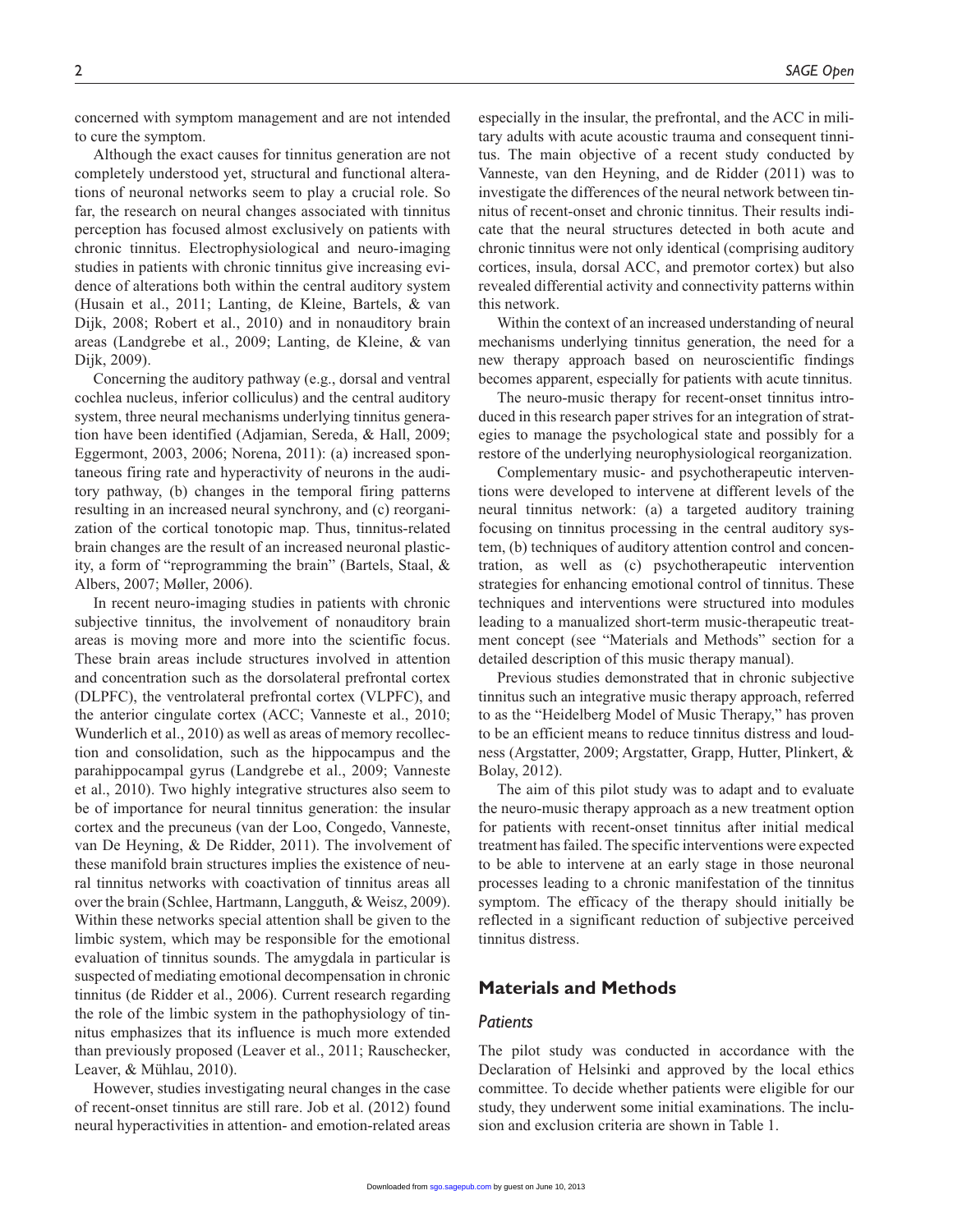#### **Table 1.** Inclusion/Exclusion Criteria.

| Inclusion criteria                                                                                                                                                                      | <b>Exclusion criteria</b>                                                                                                                                        |  |  |  |
|-----------------------------------------------------------------------------------------------------------------------------------------------------------------------------------------|------------------------------------------------------------------------------------------------------------------------------------------------------------------|--|--|--|
| Clinical diagnosis of acute tinnitus persisting for a maximum of<br>3 months                                                                                                            | Clinical diagnosis of chronic tinnitus persisting for longer<br>than 3 months                                                                                    |  |  |  |
| Initial medical intervention according to AWMF guidelines<br>(glucocorticoid or rheological therapy) is accomplished during<br>the first 6 weeks of tinnitus without significant impact | Initial medical intervention according to AWMF<br>guidelines (glucocorticoid or rheological therapy) is not<br>accomplished during the first 6 weeks of tinnitus |  |  |  |
|                                                                                                                                                                                         | Tinnitus related to anatomic lesions of the ear, to<br>retrocochlear lesions or to cochlear implantation                                                         |  |  |  |
|                                                                                                                                                                                         | Clinical diagnosis of Menière's Disease                                                                                                                          |  |  |  |
|                                                                                                                                                                                         | Clinical diagnosis of severe mental disorder                                                                                                                     |  |  |  |
|                                                                                                                                                                                         | Hearing loss exceeding 40 dB                                                                                                                                     |  |  |  |
|                                                                                                                                                                                         | Severe hyperacusis                                                                                                                                               |  |  |  |
| Adults aged 18 or over                                                                                                                                                                  | Children/adolescents younger than 18                                                                                                                             |  |  |  |
| Patients are able to give written informed consent                                                                                                                                      | Patients are not able to give written informed consent                                                                                                           |  |  |  |

| Patient          | Gender | Age (years) | Tinnitus duration<br>(weeks) | <b>Tinnitus</b><br>laterality | Initial tinnitus core<br>frequency (Hz) | Tinnitus sound | Cause of tinnitus |
|------------------|--------|-------------|------------------------------|-------------------------------|-----------------------------------------|----------------|-------------------|
| P <sub>0</sub>   | M      | 50          | $\overline{0}$               | Left                          | 1900                                    | Tonal          | <b>Stress</b>     |
| P <sub>0</sub> 2 | M      | 39          | 9                            | Left                          | 2028                                    | Noise-like     | <b>SSHL</b>       |
| P03              | M      | 35          | 12                           | Right                         | 5054                                    | Tonal          | <b>SSHL</b>       |
| P04              | W      | 49          | $\overline{0}$               | Left $+$ right                | 420                                     | Noise-like     | <b>Stress</b>     |
| <b>P05</b>       | M      | 52          | П                            | Right                         | 7203                                    | Tonal          | <b>SSHL</b>       |
| P06              | W      | 29          | $\overline{0}$               | Right                         | 3208                                    | Noise-like     | Not clear         |
| <b>P07</b>       | W      | 48          | 6                            | Left $+$ right                | 5937                                    | Noise-like     | <b>SSHL</b>       |
| <b>P08</b>       | M      | 38          | 9                            | Right                         | 4412                                    | Tonal          | <b>AAT</b>        |
| P <sub>09</sub>  | M      | 48          | 8                            | Left                          | 5227                                    | Tonal          | Not clear         |
| P <sub>10</sub>  | M      | 37          |                              | Left                          | 7135                                    | Tonal          | <b>SSHL</b>       |
| PII              | W      | 48          | 8                            | $Left + right$                | 2131                                    | Tonal          | <b>Stress</b>     |
| P <sub>12</sub>  | W      | 37          | 8                            | Left                          | 6330                                    | Tonal          | <b>Stress</b>     |
| P <sub>13</sub>  | W      | 55          | 10                           | $Left + right$                | 6380                                    | Tonal          | <b>SSHL</b>       |
| PI4              | M      | 37          | 9                            | Left                          | 4167                                    | Noise-like     | AAT               |
| P <sub>15</sub>  | w      | 59          | П                            | Left $+$ right                | 2520                                    | Tonal          | <b>Stress</b>     |

**Table 2.** Demographic and Tinnitus-Related Characteristics.

Note: SSHL = sudden sensorineural hearing loss; AAT = acute acoustic trauma.

In all, 15 patients (7 woman and 8 men, 29-59 years old) with acute tinnitus (6-12 weeks) were included in our pilot study. They gave written, informed consent. Some important demographic and tinnitus-related characteristics of the included patients are provided in Table 2.

# *Measures and Covariates*

Prior to music-therapeutic treatment, patients underwent a standard audiological evaluation and otolaryngological examination, including pure-tone audiogram, tympanometry, otoacoustic emission, stapedius reflex tests, and vestibular diagnostics. If these results were without pathological findings, patients were included in this pilot study.

To investigate the patients' general mental state, the German version of the Symptom Check List–90–Revised (SCL-90-R; Franke, 1995) was used at the beginning of treatment. The SCL-90-R helps to evaluate a broad range of psychopathological symptoms. It contains 90 items yielding nine scores of the primary symptom dimensions: (a) somatization, (b) obsession-compulsion, (c) interpersonal sensitivity, (d) depression, (e) anxiety, (f) hostility, (g) phobic anxiety, (h) paranoid ideation, and (i) psychoticism. The arithmetic mean of these individual scales results in a global severity index (GSI).

Tinnitus severity and individual tinnitus-related distress were assessed by the German version of the tinnitus questionnaire (TQ; Goebel & Hiller, 1994) and the Attention and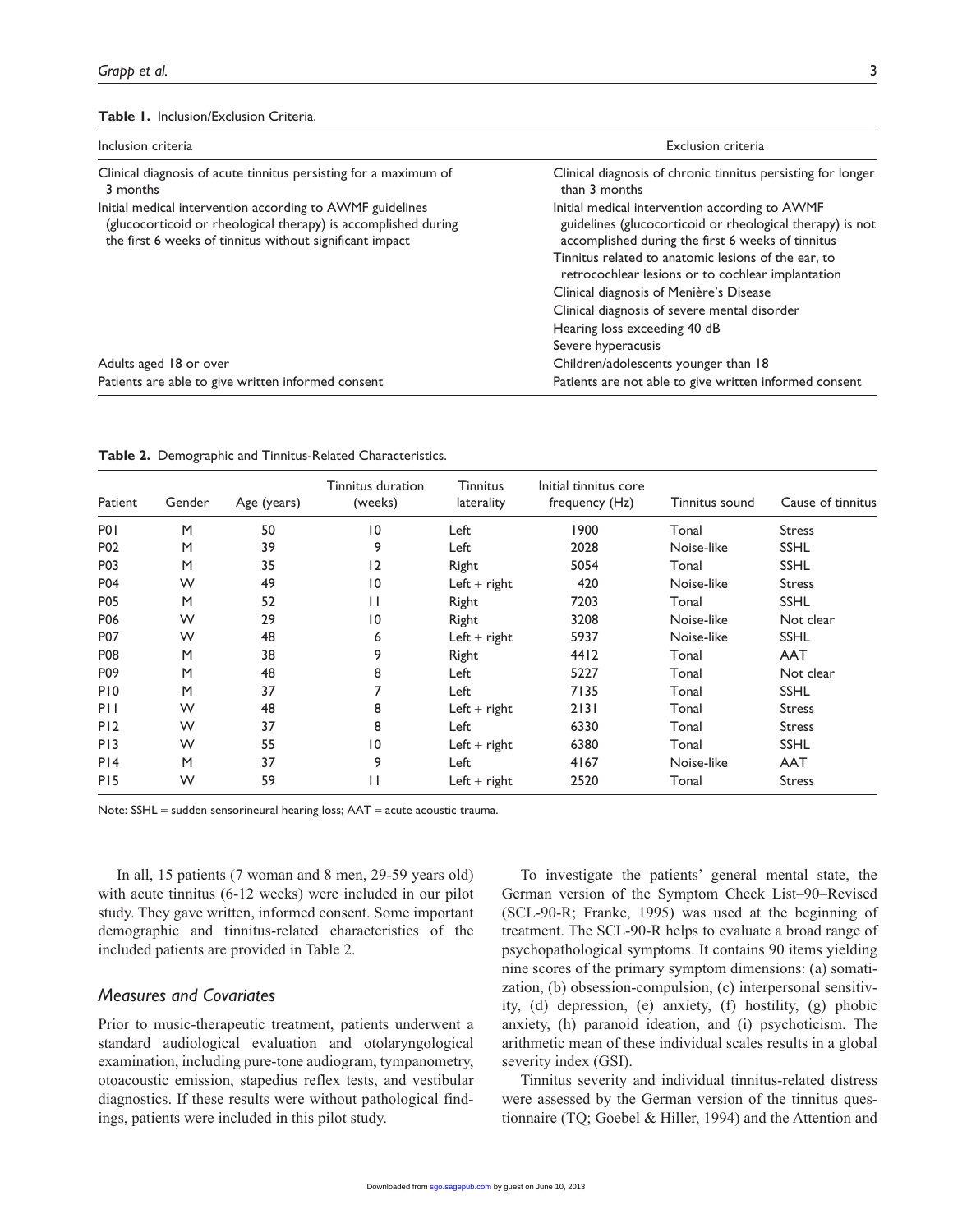Performance Self-Assessment Scale (APSA; Görtelmeyer, Korbel, & Elkin, 2010).

The TQ consists of a total of 52 items. The questionnaire records tinnitus-related complaints on a global TQ-score as well as on the five subscales: (a) emotional and cognitive distress, (b) tinnitus intrusiveness, (c) auditory perception difficulties, (d) sleep disturbances, and (e) somatic complaints. The range of values is between the minimum score of 0 and the maximum score of 84, whereas high values indicate high tinnitus-related distress.

The APSA is a self-rating scale comprising 30 items. It has been developed to measure especially attention and performance problems in tinnitus patients. The range of values for this questionnaire is between the minimum score of 0 and the maximum score of 120. Higher scores indicate more problems with attention and performance.

To measure and quantify therapy success, TQ-scores as well as APSA-scores obtained at three different measurement times (baseline  $[T_0]$ , start of treatment  $[T_1]$ , and end of treatment  $[T_2]$ ) were compared. Statistical analysis was performed by using the program IBM SPSS Statistics 20. Due to the small sample size, the comparison of means at different assessment times was conducted by the nonparametric Wilcoxon Signed Ranks Test for two related samples using a level of significance of *p* value < .05. In addition, Cohen's *d* effect size was calculated to measure the magnitude of the treatment effect.

Changes in individual TQ-score were evaluated by the reliable change index (RC) according to Jacobson and Truax (1991). This approach allows for individual changes being classified as reliable changes if they are unlikely to be due to simple measurement unreliability. The RC is defined as the change in a client's score  $(x_{\text{prae}} - x_{\text{post}})$  divided by the standard error of the differences  $(S_{\text{diff}}^{\text{ref}})$  for the test being used. Thus, the formula for calculating the RC is

$$
RC = \left(\frac{x_{\text{prae}} - x_{\text{post}}}{S_{\text{diff}}}\right).
$$

 $S<sub>diff</sub>$  can be calculated from the standard error of measurement (*SE*):

$$
S_{\text{diff}} = \sqrt{2(SE)^2},
$$

*SE* can be estimated using a test's standard deviation  $(s_x)$ and reliability (*r xx*):

$$
SE = s_x \times \sqrt{(1 - r_{xx})}.
$$

If the RC is 1.96 or greater, then the difference is statistically significant at the .05 significance level. To compute the RC for the global TQ-score, standard deviation and reliability of the TQ manual (Goebel & Hiller, 1998) were used. This yields a critical difference of 6.1 in TQ raw score which equals a change of at least 8 percentage points.

# **Neuro-Music Therapy According to the "Heidelberg Model"**

The neuro-music therapy for recent-onset tinnitus is a manualized short-term music-therapeutic treatment lasting for 10 consecutive 50-min sessions of individualized therapy. Therapy took place in the German Center of Music Therapy Research in Heidelberg on 5 consecutive days (from Monday to Friday) with two therapy sessions per day. The complementary music- and psychotherapeutic interventions were structured into the following modules.

#### *Module 1: Psychotherapeutic Interventions*

- 1. Counseling: All patients received a comprehensive psycho-educative counseling to establish a cognitive model of tinnitus. Patients were informed about the underlying neuroscientific principles of the music therapy. As the specific modules used in therapy were based on the patients' individual tinnitus sound, their "tinnitus-equivalent" had to be set up. For patients who described their tinnitus as tonal, tinnitus frequency was matched by a sine wave generator of the type GwINSTEK SFG-2104 which produced pure sinusoidal tones in Hertz. For patients with noise-like tinnitus, the program "noise estimator" which generated noises of diverse bandwidth and pitch designed by ©Dr.rer. med. Christoph M. Krick, Neurocenter of the Saarland University, was used to match the subjective tinnitus.
- 2. Individual Consultation: After the fifth therapy session, a psychotherapeutic consultation took place to review the course of treatment up to now. During this consultation, patients could also talk about stressful life situations or tinnitus-related fear for the future.

## *Module 2: Resonance Training*

The Resonance Training was intended to increase blood circulation of the entire head, especially in tinnitus-related brain regions, and to innervate the auditory pathway via somatosensory stimulation (Levine, Abel, & Cheng, 2003). The patients learned a vocal exercise stimulating the craniocervical resonating cavities.

To ensure that the Resonance Training was performed correctly, the therapist palpated the nasal root, the frontal and paranasal sinuses, as well as so-called "trigger points" on the back (Alvarez & Rockwell, 2002). At these points, resonance produces a clearly discernible vibration. During the interval between the sessions, the patients had to exercise in Resonance Training for 3 min every hour.

### *Module 3: Neuroauditive Cortex Training*

The Neuroauditive Cortex Training used tone sequences centered around the transposed frequency of the patients'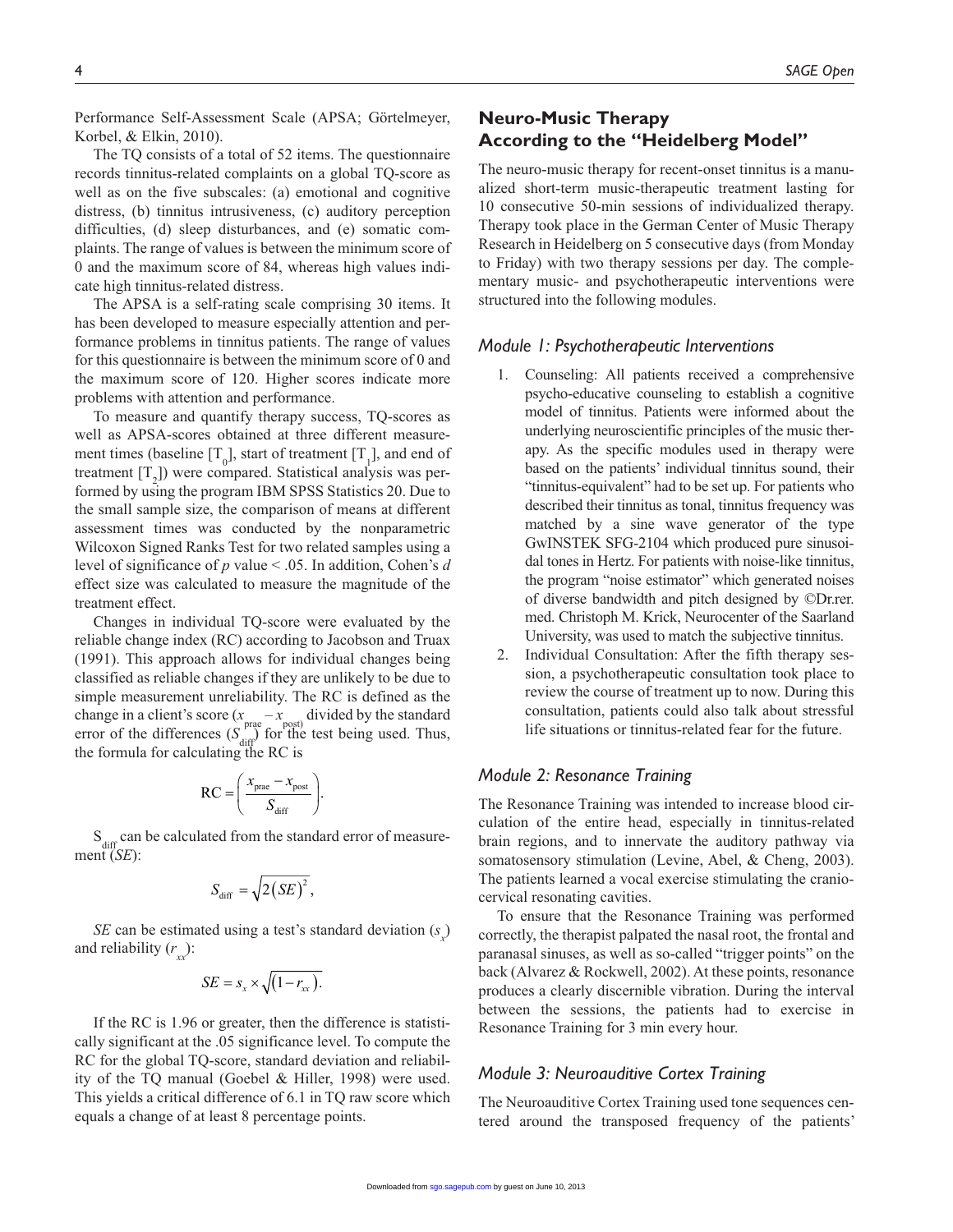previously determined "tinnitus-equivalent." These tone sequences were performed live on a piano by the therapist and had to be vocally imitated by the patient. At the beginning of the intervention, the sequences consisted of only two tones. With increasing difficulty, up to five tones were presented. The tone sequences should be atonal and performed in quick succession.

A systematic and targeted training of inaccurately intonated musical sounds enabled the patients to exert influence on their auditory processes as they learned to actively filter out irrelevant information and to concentrate on relevant acoustic stimuli. In addition to an increased auditory attention control, this training aimed at a neuronal reorganization of the auditory cortex.

## *Module 4: Tinnitus Reconditioning*

The Tinnitus Reconditioning offered coping mechanisms related to stress control along with a sound-based habituation procedure.

- 1. Relaxation training: As it was a well-known and effective relaxation exercise, the music-therapeutic relaxation training according to Bolay and Selle (1984) was adapted to the needs of the tinnitus therapy. By means of music as calming background stimulus, the balance between the activity of the sympathetic and the parasympathetic branches of the autonomic nervous system should be restored. The attention was diverted from the tinnitus, and physical relaxation was supported. In addition, the patients imagined a positive autobiographic episode (e.g., reminiscence of a holiday experience) that served as anchor stimulus: the retrieval of this "well-being-imagination" should trigger bodily and mental relaxation.
- 2. Habituation training: During the relaxation exercise, the tinnitus sound was integrated intermittently into the background music. The volume was adapted to the individual hearing level compensating for a potential hearing deficit. For this purpose, before the training session started, the patients had to set the background music to a convenient level such that they could easily listen to the music while still being able to follow verbal instructions from the therapist.
- 3. Stress management (Tinnitus Map): Subsequently the patients had to set up a "tinnitus-map." This map identified situations aggravating or intensifying the tinnitus. These aversive situations were imagined occasionally during the relaxation when instructed by the therapist. The patients thus learned to decouple tinnitus and aversive associations.

## **Results**

# *Psychological Characteristics of Acute Tinnitus Patients*

To evaluate patients' general psychological distress, the SCL-90-R questionnaire was applied prior to treatment. To enhance the informational value and comparability of the results, individual raw scores were transformed into standard *T*-scores based on a German representative population sample (Hessel, Schumacher, Geyer, & Brähler, 2001). The data revealed high psychological distress in patients with recent-onset tinnitus: 12 out of 15 patients (80%) achieved *T*-values above the normal range on the GSI-score and on three or more subscales. Besides the GSI-score ( $M = 63.3$ ,  $SD = 9.78$ ), the scales Obsessive-Compulsive  $(M = 64.1, SD = 12.4)$ , Depression  $(M = 61.2, SD = 9.34)$ , and Anxiety  $(M = 1.0, SD = 12.2)$ reached particularly high values.

#### *Therapy Outcome*

*Subjective Tinnitus-Related Distress.* Score changes in TQ from baseline to start of treatment as well as from start to end of treatment are presented in Table 3. For a better comparison of the single values, TQ raw scores were transformed into cumulative percentages based on a German representative population sample (Goebel & Hiller, 1998). The TQ-scores indicated a slight improvement in subjective experienced tinnitus distress from  $T_0$  to  $T_1$ , even without any therapeutic intervention. These improvements were primarily related to the subscale Sleep Disturbances.

When, comparing TQ-scores at  $T_1$  with TQ-scores at  $T_2$ , there were significant improvements in global TQ-score and in all but one TQ subscales. The most notable changes were achieved in the subscales Emotional and Cognitive Distress and Tinnitus Intrusiveness. With the exception of Sleep Disturbances, Cohen's effect size values exceeded  $d = 0.8$ indicating large effects and a high clinical significance of the intervention.

TQ-score changes on individual level were evaluated by the RC. According to the formula developed by Jacobson and Truax, a change that exceeds 8% can be regarded as reliable (see "Materials and Methods" section). Inspecting the data, 4 of the 15 patients (26.7%) achieved a change smaller than this. The lowest change was zero (for 1 patient) so there were no patients with reliable deterioration and 73.3% showed reliable improvement. The individual TQ-score changes are displayed in Figure 1. Each point reflects the scores of one patient: the x-axis is the  $T_1$  (beginning of treatment) score, and the y-axis is the  $T_2$  (end of treatment) score. Thus, points lying between the two dashed diagonals show no reliable change and points below the lower dashed line show reliable improvement.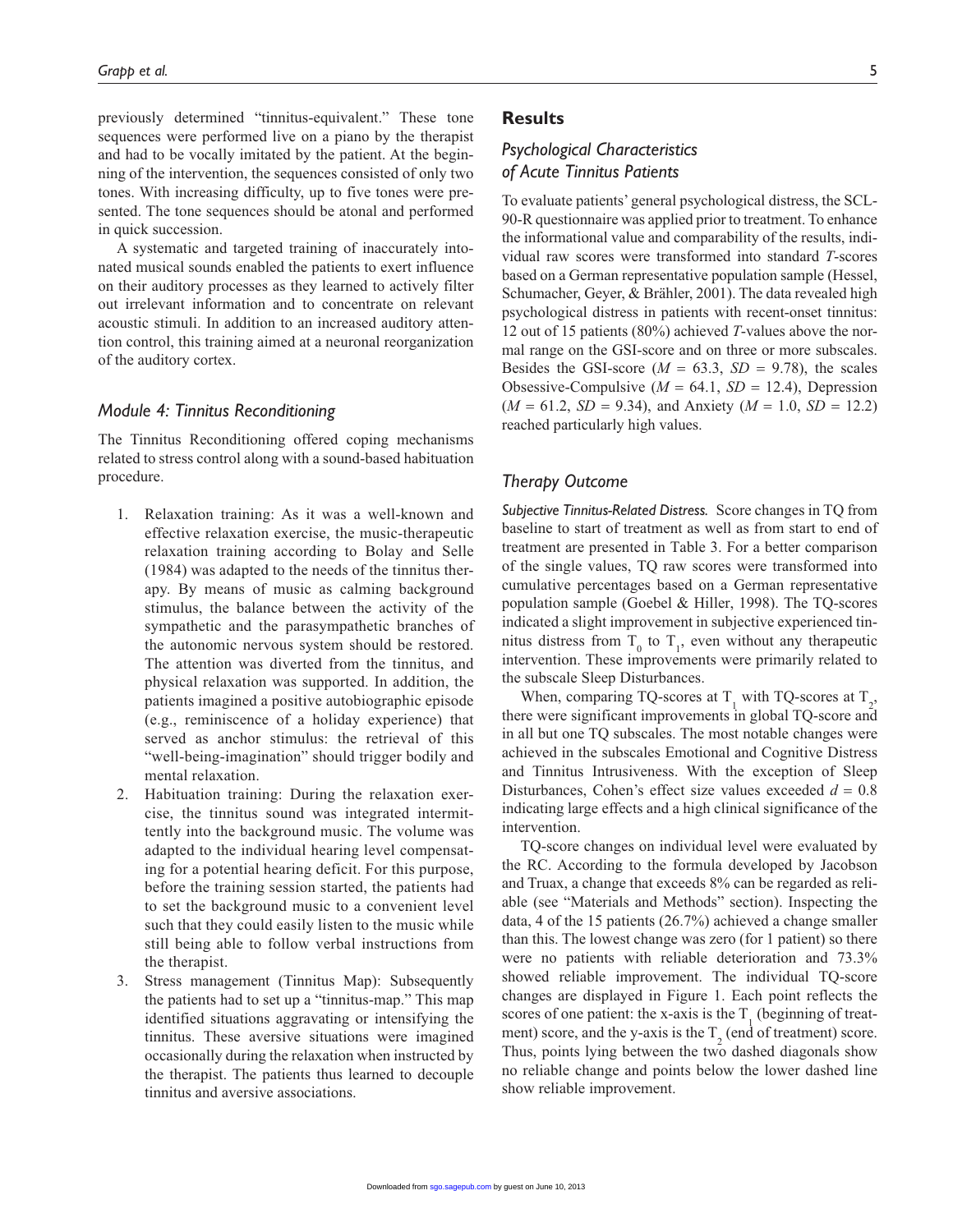| 1. From baseline $(T_0)$ to start of treatment $(T_1)$ |                                             |               |               |         |      |           |  |  |  |
|--------------------------------------------------------|---------------------------------------------|---------------|---------------|---------|------|-----------|--|--|--|
|                                                        |                                             | $T_{0}$       | T,            |         |      |           |  |  |  |
|                                                        |                                             | M(SD)         | M(SD)         | Ζ       | Þ    | Cohen's d |  |  |  |
| TQ                                                     |                                             | 46.2(21.9)    | 42.5 (24.3)   | $-1.29$ | .198 | .22       |  |  |  |
|                                                        | EC                                          | 54.9 (24.4)   | 44.4 (24.2)   | $-2.16$ | .031 | .61       |  |  |  |
|                                                        |                                             | 43.7 (22.3)   | 44.1 $(21.2)$ | $-.315$ | .753 | .03       |  |  |  |
|                                                        | A                                           | 51.0(25.5)    | 46.4 (27.2)   | $-.949$ | .342 | .25       |  |  |  |
|                                                        | SD                                          | 67.8 (19.2)   | 49.3 (21.9)   | $-.266$ | .008 | 1.27      |  |  |  |
|                                                        | SC                                          | 49.6 (25.9)   | 42.8 (28.7)   | $-2.07$ | .039 | .35       |  |  |  |
|                                                        | 2. From start (T1) to end of treatment (T2) |               |               |         |      |           |  |  |  |
|                                                        |                                             | Т             | $T_{2}$       |         |      |           |  |  |  |
|                                                        |                                             | M(SD)         | M(SD)         | Ζ       | Þ    | Cohen's d |  |  |  |
| TQ                                                     |                                             | 42.5 (24.3)   | 21.1(19.5)    | $-3.29$ | .001 | 1.37      |  |  |  |
|                                                        | EC                                          | 44.4 (24.2)   | 21.1(15.9)    | $-2.81$ | .005 | 1.61      |  |  |  |
|                                                        |                                             | 44.1 $(21.2)$ | 24.7(11.9)    | $-2.75$ | .006 | 1.59      |  |  |  |
|                                                        | A                                           | 46.4 (27.2)   | 32.9(15.3)    | $-2.31$ | .021 | .87       |  |  |  |
|                                                        | SD                                          | 49.3 (21.9)   | 44.1 (23.6)   | $-1.07$ | .286 | .32       |  |  |  |
|                                                        | SC                                          | 42.8 (28.7)   | 27.3 (26.6)   | $-2.98$ | .003 | .81       |  |  |  |

**Table 3.** Changes in Tinnitus Questionnaire (Values of  $T_{_0}, T_{_1}$ , and  $T_{_2}$  Are Displayed as Percentages).

Note:  $TQ =$  global tinnitus questionnaire score;  $EC =$  emotional and cognitive distress;  $I =$  tinnitus intrusiveness;  $A =$  auditory perception difficulties;  $SD =$ sleep disturbances; SC =somatic complaints. Cohen's *d*: Bold letters indicate a large effect (*d* > 0.8).



**Figure 1.** Jacobson-Plot of TQ-scores. Note: TQ = tinnitus questionnaire.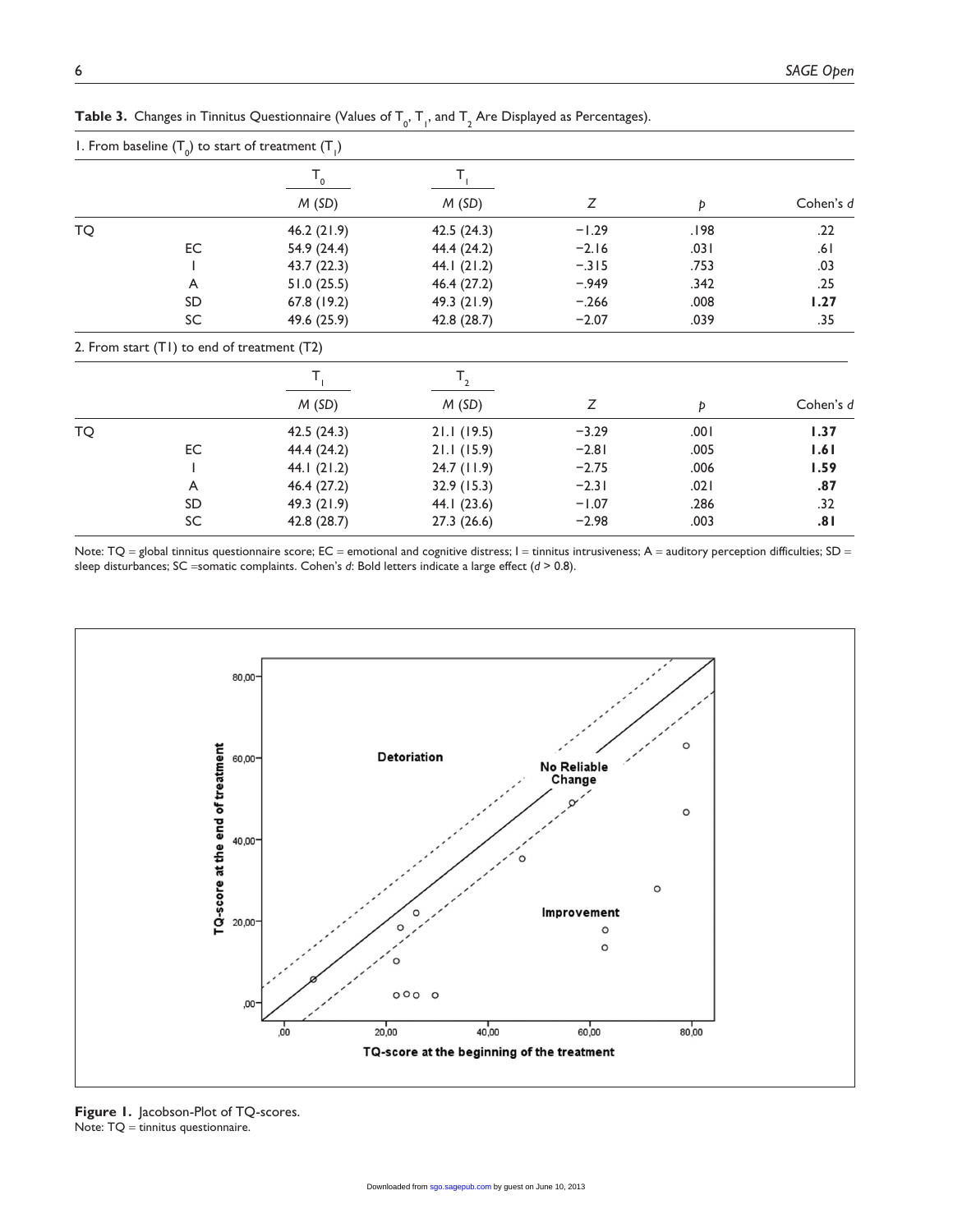*Attention and Performance Problems.* In addition to subjective psychological and physiological-tinnitus-related distress, almost all patients with acute tinnitus explicitly complain of deficits in attention as well as concentration difficulties. Therefore, the APSA was used as a complementary questionnaire to evaluate therapy success. A Wilcoxon signed-ranks test indicated no significant APSA-score change from baseline ( $M = 54.3$ ,  $SD = 11.4$ ) to start of therapy ( $M = 54.9$ , *SD* = 9.85), *Z* = −.251 *p* = .801, *d* = .08. However, comparing APSA-score at start of therapy  $(M = 54.9, SD = 9.85)$  versus APSA-score at end of therapy (*M* = 48.6, *SD* = 11.5) revealed a significant improvement in attention and performance problems, *Z* = −2.98 *p* = .003, *d* = .83.

# **Discussion**

The neuro-music therapy for recent-onset tinnitus according to the "Heidelberg Model" introduced in this pilot study seems to provide an effective treatment option for patients with acute tinnitus after initial medical treatment has failed. Both a significant improvement in subjective perceived tinnitus distress and a reduction in tinnitus-related attention deficits are evident immediately after the treatment. Moreover, the large effect sizes indicate a high clinical and practical significance of the intervention.

The improvements in tinnitus-related distress (measured via TQ) concern the patients' not only cognitive and emotional dealing with tinnitus but also tinnitus intrusiveness and auditory perception difficulties. It may therefore be inferred that neuro-music therapy goes far beyond pure symptom management. Instead, the individual treatment modules are able to intervene at an early stage in those neuronal processes leading to a chronic manifestation of the tinnitus symptom: On one hand, a controlled intervention into the neuronal mechanisms of tinnitus generation in the central auditory system is possible by means of "Resonance Training" and "Neuroauditive Cortex Training," and on the other hand, the ability of the limbic system to identify and inhibit irrelevant sensory signals is thought to be strengthened through "Tinnitus Reconditioning."

Concerning changes in TQ subscales, it must be noted that there is a significant improvement on the TQ subscale Sleep Disturbances from baseline to start of therapy, even if this single subscale has to be interpreted carefully due to its small number of items. Poor sleep additionally increasing the psychological strain is a common accompaniment of acute tinnitus. The reduction of sleep disturbances prior to music therapy may be explained by habituation mechanisms or by the consumption of sleeping medication.

This pilot study continues the line of research evaluating the effectiveness of the "Heidelberg Model of Music Therapy for Tinnitus." Previous studies by Argstatter (2009) and Argstatter et al. (2012) have shown that this integrative music therapy approach is an efficient means to reduce tinnitus distress and loudness in patients with chronic tinnitus.

The data collected in this study allow for initial conclusions that the "Heidelberg Model of Music Therapy for Tinnitus" can be extended to the treatment of recent-onset tinnitus.

Apart from the successful therapy outcome, the majority of tinnitus patients included in our study displayed a striking profile of high psychological distress. In particular, depression and anxiety seem to be an intrinsic part of the everyday life of most patients with acute tinnitus. These findings are consistent with earlier studies indicating high prevalence rates of psychiatric comorbidity among tinnitus patients (D'Amelio et al., 2004; Gabr et al., 2011).

As a pilot study, our sample size consisting of only 15 patients was very small. Moreover, because there was no control group of patients receiving no treatment, we cannot rule out that other factors apart from the music-therapeutic interventions had influenced the positive therapy outcome. To strengthen our results, the neuro-music therapy approach for recent-onset tinnitus will be reevaluated based on a wider patient sample. In addition, two control groups will be included in the study design: a waiting group and a group of healthy controls.

This pilot study was based solely on questionnaire data representing improvements in subjectively perceived tinnitus distress. However, as the proposed music therapy concept focuses on neural mechanisms underlying tinnitus generation, a reduction in tinnitus distress should be reflected in structural and functional alterations of the neural tinnitus network.

Based on previous studies and relating to the expected effects of the respective modules, we hypothesize that there will be functional and anatomical changes (a) in primary auditory areas due to the targeted auditory training, (b) in brain structures involved in attention and concentration (e.g., DLPFC and VLPFC, ACC) due to the concentration training and the increased auditory attention control, and (c) in limbic areas due to increased emotional control of the tinnitus and its aversive associations.

In our forthcoming study (ClinicalTrials.gov registration: NCT01566708), task-based functional magnetic resonance imaging (fMRI) will be used to test these hypotheses. We expect to identify both relevant neuronal correlates of tinnitus-related distress in the acute phase and changes in neuronal activity from the start to the end of the treatment.

As an intrinsic noise cancellation system, the limbic system plays a crucial role in chronic manifestation of tinnitus. If the limbic filtering function is impaired, the evaluation of the tinnitus sensation's perceptual relevance is affected and the gain control of the tinnitus perception is disturbed. By testing this model of Rauschecker et al. (2010) using fMRI in patients with chronic tinnitus, Leaver et al. (2011) showed functional and anatomical anomalies in limbic and primary auditory areas. These anomalies were highly intercorrelated indicating the importance of auditory-limbic interactions in tinnitus. For further research, it might be of interest to confirm these results for recent-onset tinnitus, especially with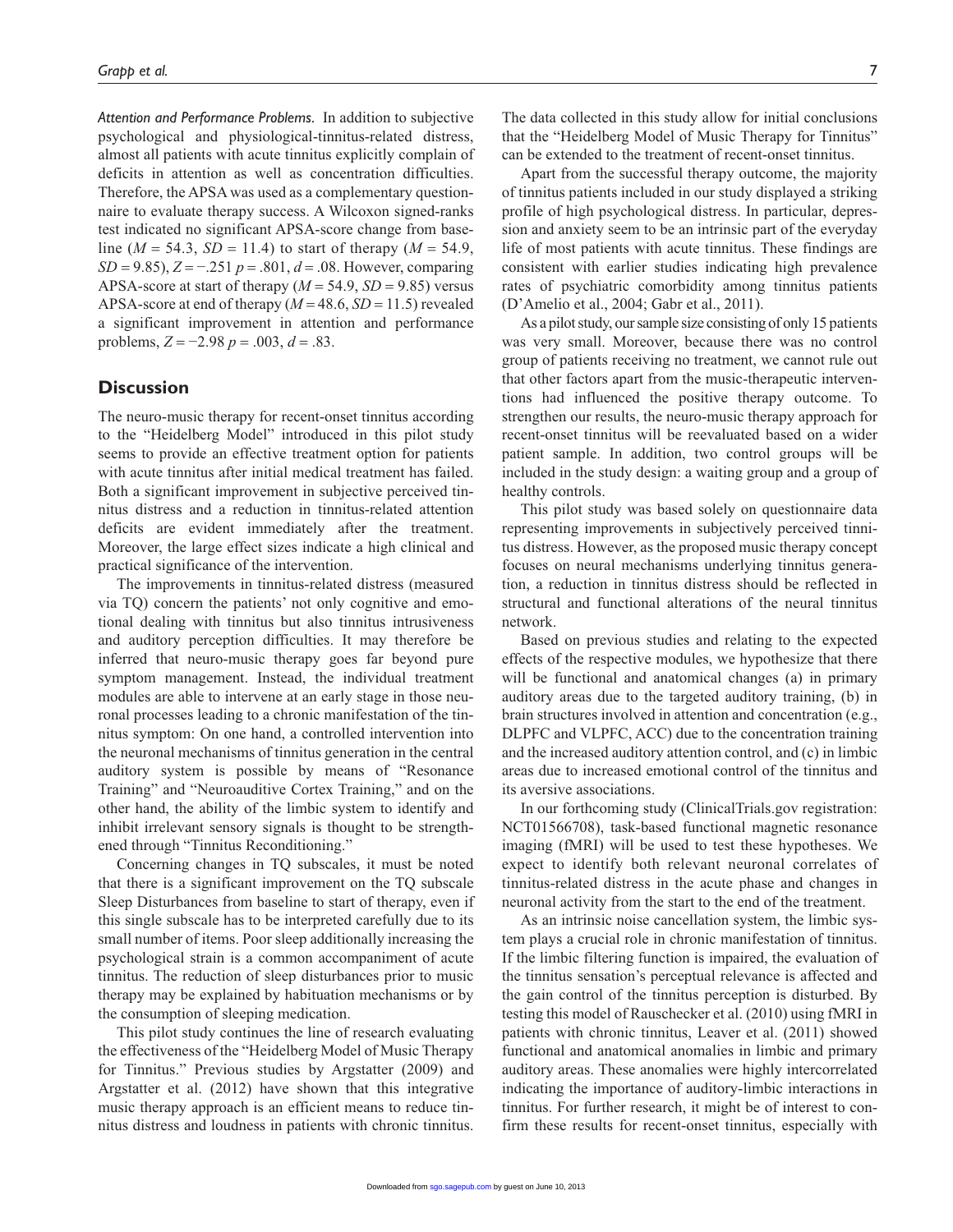regard to the question of how tinnitus develops into a chronic condition.

In this pilot study, we reported a significant change in tinnitus-related distress immediately after the treatment. However, the neuro-music therapy strives not only for shortterm improvement but also and above all for a durable symptom reduction. To investigate the stability of the therapy outcomes, our future research will include systematic followup examinations of the patients 3 months after the completion of therapy.

Another important aspect for future research is the comparison between patients receiving Psychotherapeutic Intervention only, patients receiving Resonance Training only, patients receiving Neuroauditive Cortex Training only, and patients receiving Tinnitus Reconditioning only. Thus, it can be investigated to what extent the individual interventions contribute to the therapy success and if the interaction of the single treatment modules is of particularly significance for the effectiveness of the "Heidelberg Model of Music Therapy" for recent-onset tinnitus.

# **Conclusion**

The results of this pilot study show, in a small group of patients, the efficacy of the neuro-music therapy for recentonset tinnitus according to the "Heidelberg Model." To confirm and to generalize these results, this treatment approach will be reevaluated based on a wider patient sample and compared with both a waiting group and a group of healthy controls.

The neuro-music therapy is expected to intervene at an early stage in those neuronal processes leading to a chronic manifestation of the tinnitus symptom. Beyond a reduction of subjective perceived tinnitus distress, a successful therapy outcome should be reflected in alterations of the neural tinnitus network. In our forthcoming study, task-based fMRI will be used to investigate neuronal correlates of tinnitusrelated distress in the acute phase and changes in neuronal activity from the start to the end of the treatment.

#### **Declaration of Conflicting Interests**

The author(s) declared no potential conflicts of interest with respect to the research, authorship, and/or publication of this article.

#### **Funding**

The author(s) received no financial support for the research and/or authorship of this article.

#### **References**

- Adjamian, P., Sereda, M., & Hall, D. A. (2009). The mechanisms of tinnitus: Perspectives of human functional neuroimaging. *Hearing Research*, *253*, 15-31.
- Alvarez, D. J., & Rockwell, P. G. (2002). Trigger points: Diagnosis and management. *American Family Physician*, *65*, 653-660.
- Argstatter, H. (2009). *Heidelberger Musiktherapiemanual: Chronisch-tonaler Tinnitus* [The Heidelberg music-therapy: Manual for chronic tonal tinnitus]. Berlin, Germany: Uni-edition.
- Argstatter, H., Grapp, M., Hutter, E., Plinkert, K. P., & Bolay, H. V. (2012). Long-term effects of the "Heidelberg Model of Music Therapy" in patients with chronic tinnitus. *International Journal of Clinical and Experimental Medicine*, *5*, 273-288.
- Bartels, H., Staal, M. J., & Albers, F. W. (2007). Tinnitus and neural plasticity of the brain. *Ontology & Neurotology*, *28*, 178-184.
- Bolay, H. V., & Selle, E. W. (1984). Entspannungstraining nach musiktherapeutischen Gesichtspunkten, Trainerhandbuch [Musictherapeutic relaxation training, trainer manual]. Schweinfurt, Germany: Neues Forum.
- D'Amelio, R., Archonti, C., Scholz, S., Falkai, P., Plinkert, P. K., & Delb, W. (2004). Akuter Tinnitus. Psychische Korrelate und Ausmaß der Belastung [Psychological distress associated with acute tinnitus]. *HNO*, *52*, 599-603.
- de Ridder, D., Fransen, H., Francois, O., Sunaert, S., Kovacs, S., & van de Heyning, P. (2006). Amygdalohippocampal involvement in tinnitus and auditory memory. *Acta oto-laryngologica. Supplementum* (Suppl. 556), 50-53.
- Eggermont, J. J. (2003). Central tinnitus. *Auris Nasus Larynx, 30*(Suppl.), 7-12.
- Eggermont, J. J. (2006). Cortical tonotopic map reorganization and its implications for treatment of tinnitus. *Acta Otolaryngologica Supplementum* (Suppl. 556), 9-12.
- Elgoyhen, A. B., & Langguth, B. (2011). Pharmacological approaches to tinnitus treatment. In A. R. Moller, B. Langguth, D. DeRidder & T. Kleinjung (Eds.), *Textbook of tinnitus* (pp. 625-638). New York, NY: Springer.
- Franke, G. (1995). *Die Symptom-Checkliste von Derogatis Deutsche Version* [The Symptom Check List by Derogatis— German Version]. Göttingen, Germany: Beltz.
- Gabr, T. A., Abd El-Hay, M., & Badawy, A. (2011). Electrophysiological and psychological studies in tinnitus. *Auris Nasus Larynx*, *38*, 678-683.
- Gerhards, F., & Brehmer, D. (2010). Ablenkungs- und Entspannungstraining bei akutem Tinnitus. Effekte einer Ergänzung HNO-ärztlicher Behandlung [Distraction and relaxation training in acute tinnitus: Effects of a complement to otorhinolaryngological treatment]. *HNO*, *58*, 488-496.
- Goebel, G., & Hiller, W. (1994). The tinnitus questionnaire. A standard instrument for grading the degree of tinnitus. Results of a multicenter study with the tinnitus questionnaire. *HNO*, *42*, 166-172.
- Goebel, G., & Hiller, W. (1998). *Tinnitus-Fragebogen (TF)* [Tinnitus questionnaire, German Version]. Göttingen, Germany: Hogrefe.
- Görtelmeyer, R., Korbel, U. S., & Elkin, E. (2010). Development and psychometric validation of the attention and performance self assessment scale (APSA) in tinnitus patients. In Fourth International TRI Tinnitus Conference: Frontiers in Tinnitus Research (Program and abstract book, p. 52). Regensburg, Germany: Tinnitus Research Initiative.
- Hall, D. A., Láinez, M. J., Newman, C. W., Sachez, T. G., Egler, M., Tennigkeit, F., & Langguth, B. (2011). Treatment options for subjective tinnitus: Self-reports from a sample of general practitioners and ENT physicians within Europe and the USA. *BMC Health Services Research*, *11*, 302.